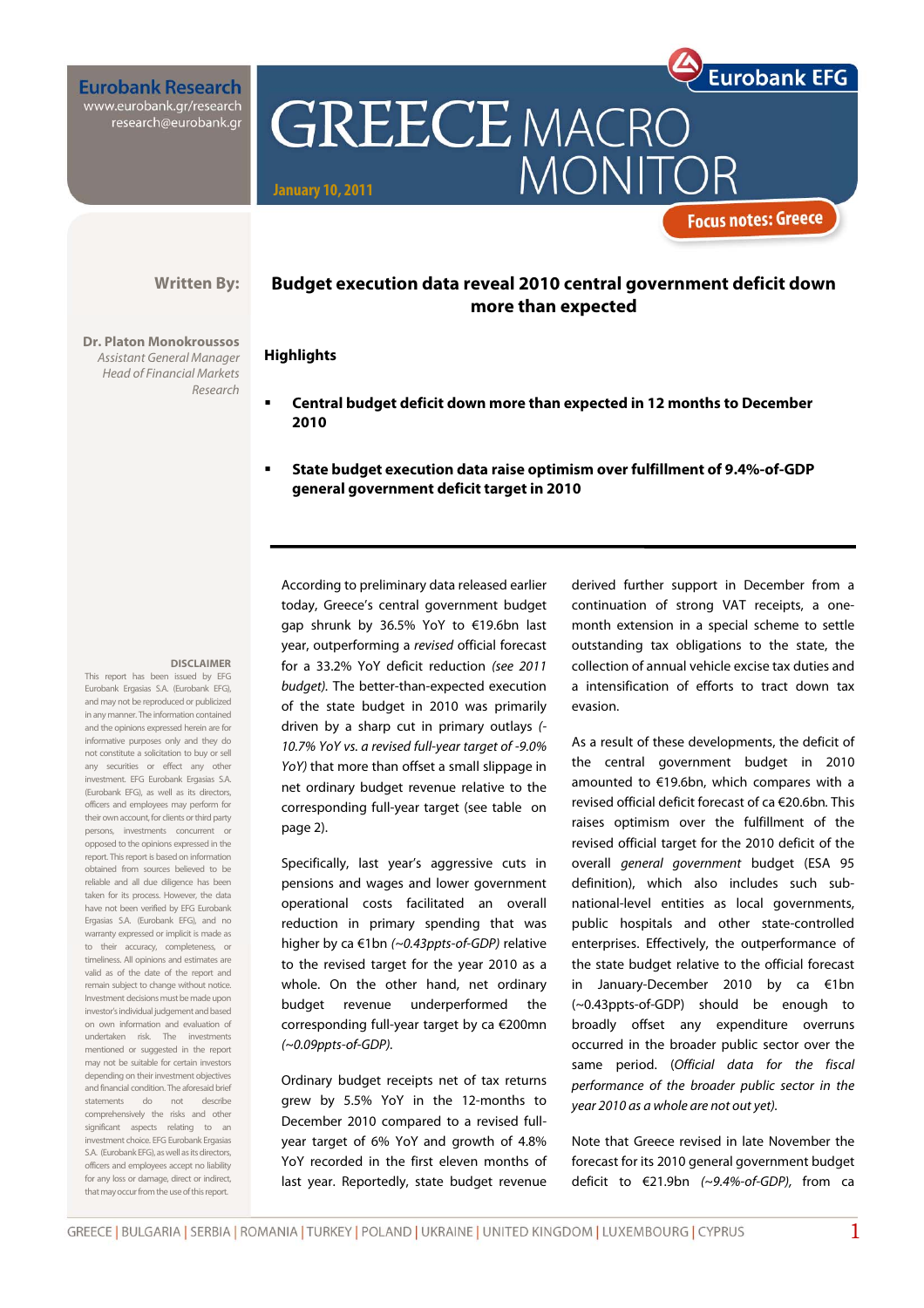

January 10, 2011

€18.7bn (~8.1%-of-GDP) projected earlier. This was the result of significant revisions to Greek past fiscal data announced by Eurostat in mid-November and, primarily, a number of methodological changes in recording Greece's fiscal accounts. These changes included a reclassification of selected lossmaking public enterprises into general government, improved data on pension arrears and a number of other corrections in cash-to-accrual adjustments.

#### **Execution of the State Budget (January-December 2010)**

| <b>Ordinary Budget</b>                                                 | Jan-Dec 2010<br>$(\epsilon$ bn) | Jan-Dec 2010<br>(XYoY) | Annual target<br>$(%YoY)^*$ |
|------------------------------------------------------------------------|---------------------------------|------------------------|-----------------------------|
| 1. Net Revenues (a-b)                                                  | 51.14                           | 5.5                    | 6.0                         |
| a. Gross revenue                                                       | 56.12                           | 5.0                    | 5.7                         |
| b. Tax returns                                                         | 4.98                            | 0.5                    | 3.0                         |
| 2. Expenditure $(a+B+\gamma)$                                          | 65.37                           | $-9.0$                 | $-7.5$                      |
| a. Primary expenses                                                    | 51.80                           | $-10.7$                | $-9.0$                      |
| B. Transfer to hospitals<br>for the settlement of<br>part of past debt | 0.34                            |                        |                             |
| $\gamma$ . Interest costs                                              | 13.22                           | 7.3                    | 7.6                         |
| <b>Public Investment</b><br><b>Budget (PIB)</b>                        |                                 |                        |                             |
| 3. Revenue                                                             | 3.06                            | 50.2                   | 41.7                        |
| 4. Expenditure                                                         | 8.44                            | $-12.0$                | $-11.3$                     |
| 5. Central government<br>budget deficit (1-2+3-4)                      | 19.60                           | $-36.5$                | $-33.2$                     |

Source: Ministry of Economics

(\*) 2011 budget projections

For 2011, the new budget Greek aims to fully offset the impact of the November 2010 fiscal data revisions and achieve the 7.4%-of-GDP deficit target originally agreed with its official lenders under the present 3-year EU/IMF adjustment programme. In nominal terms, the overall general government budget deficit is expected to decline to ca €16.8bn this year, from €21.9bn estimated in 2010. To assist attainment of the 2011 deficit target, the new budget incorporates a number of additional austerity measures *i.e.*, beyond these already included in the September 2010 update of the Memorndum of Understanding (MoU) with the EC/ECB/IMF.

The IMF estimates these additional measures to be worth 2.2ppts-of-GDP, bringing the total expected size of the 2011 austerity package to ca 6.2ppts-of-GDP  $(=2.2 \text{ ppts-of-GDP } +$ 2.4ppts-of-GDP carry over from measures implemented during 2010 + 2.3ppts-of-GDP measures for 2011 incorporated in the September 2010 MoU – 0.7ppts of non-recurring revenuegenerating measures applied in 2010).

**Focus notes: Greece** 

The above figures suggest that, baring any unforeseen macroeconomic or political developments and assuming full implementation of the 2011 budget, the government should be able to attain the 2ppts-of-GDP targeted reduction in the fiscal deficit this year. In support of the latter view note that the overall size of the fiscal adjustment package for 2011 appears adequate enough to largely offset the drag from a (downwardly) revised macroeconomic outlook, structural spending pressures stemming from higher interest costs, the expiration of a number one-off measures implemented in 2010 (e.g. the levies on high income individuals), and some new fiscal initiatives introduced by the authorities to support growth and the unemployed (e.g. selected corporate and VAT cuts and a new jobs program). Moreover, the lifting of reservations on Greece's fiscal accounts in Eurostat's November 2010 notification, effectively means that any further revisions to the country's past fiscal data would not be due to methodological factors and thus, not nearly as significant in magnitude as the revisions instrumented in the recent past.

 With regards to the 2014 government deficit target of less than 3.0% of GDP, the revised MoU envisages that ca 5.0%-of-GDP or ca €12bn of (yet unidentified) measures need to be specified. The government is expected by March 2011 to unveil these measures, as well as a complete plan of fiscal adjustment for the period 2011- 2014, in line with the Financial Management law adopted last July.